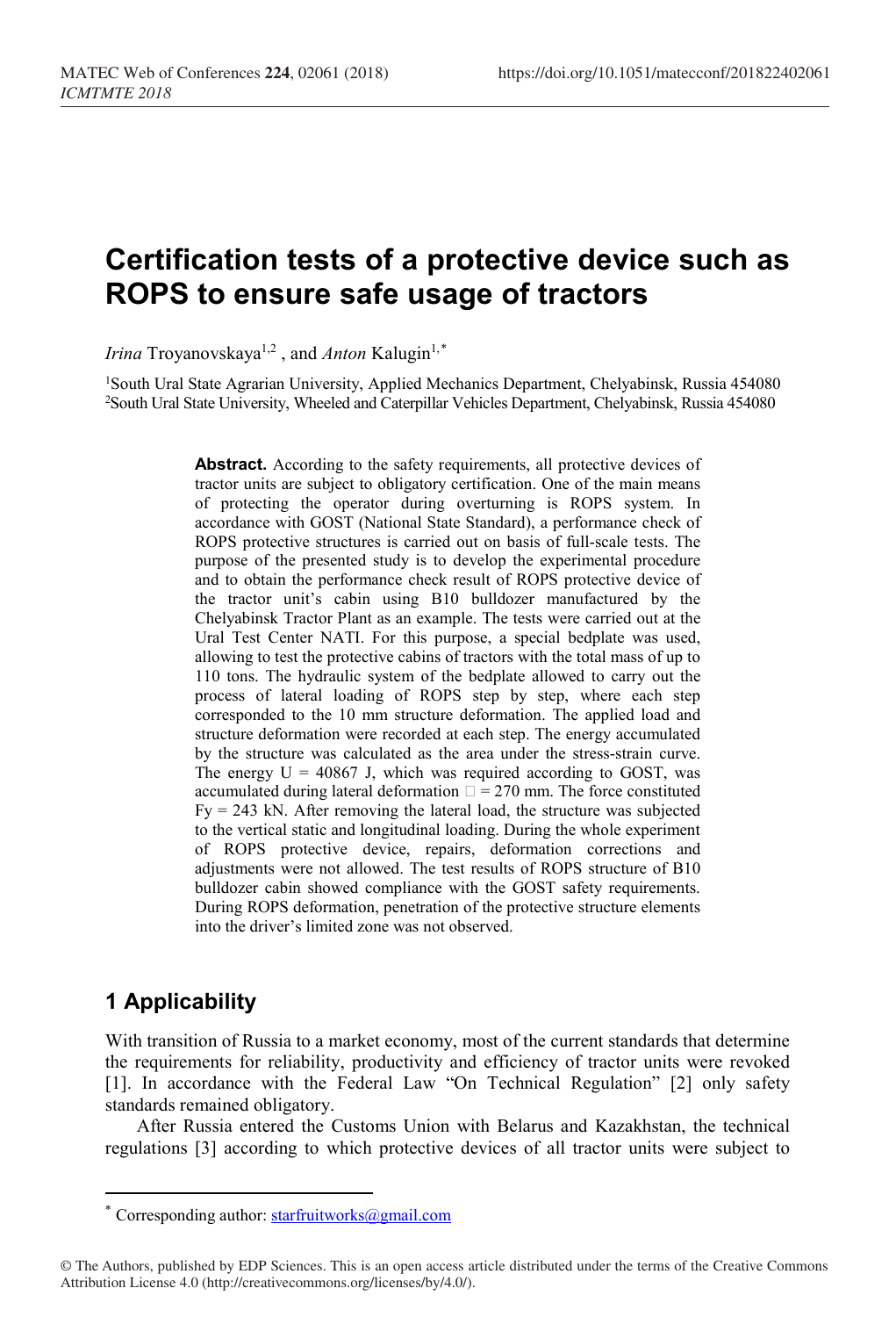mandatory certification came into effect. The most important of the protective devices is ROPS (roll over protective structure) for the tractor cabin, designed to reduce the risk of damage to the operator, subject to the use of seat belts [4].

Based on the requirements of GOST, the performance assessment of ROPS protective device should be based on the results of a full-scale experiment [5]. Therefore, the purpose of the study was to test the experimental procedure and compliance with the safety requirements of ROPS protective system of an industrial tractor.

### **2 Test object and equipment**

As a test object the protective device in the form of a two-post ROPS of B10 bulldozer, manufactured by the Chelyabinsk Tractor Plant, was chosen.

The experiment was conducted at the Ural Test Center NATI, which had a special test bedplate, allowing to test protective cabins of tractors with a total mass of up to 110 tons. The bedplate was made in the form of a power frame mounted on a reinforced concrete base (Fig.  $1$ ).



**Fig. 1.** Appearance of the test bedplate.

The test object was mounted inside the bedplate. The loading was carried out by means of a vertical and horizontal hydraulic cylinder. The hydraulic system of the bedplate provided a maximum force of 2200 kN [6].

In the process of testing, constant control of the load and structure deformation was carried out, which made it possible to calculate the energy absorbed during the experiment. The structure deformation was measured directly along the course of the hydraulic cylinder using a measuring linear scale (the scale division was 1 mm, the error was  $\pm$  0.5 mm). The load was determined by means of monometers measuring the pressure in both cavities of the hydraulic cylinder (with the error  $\pm$  5%).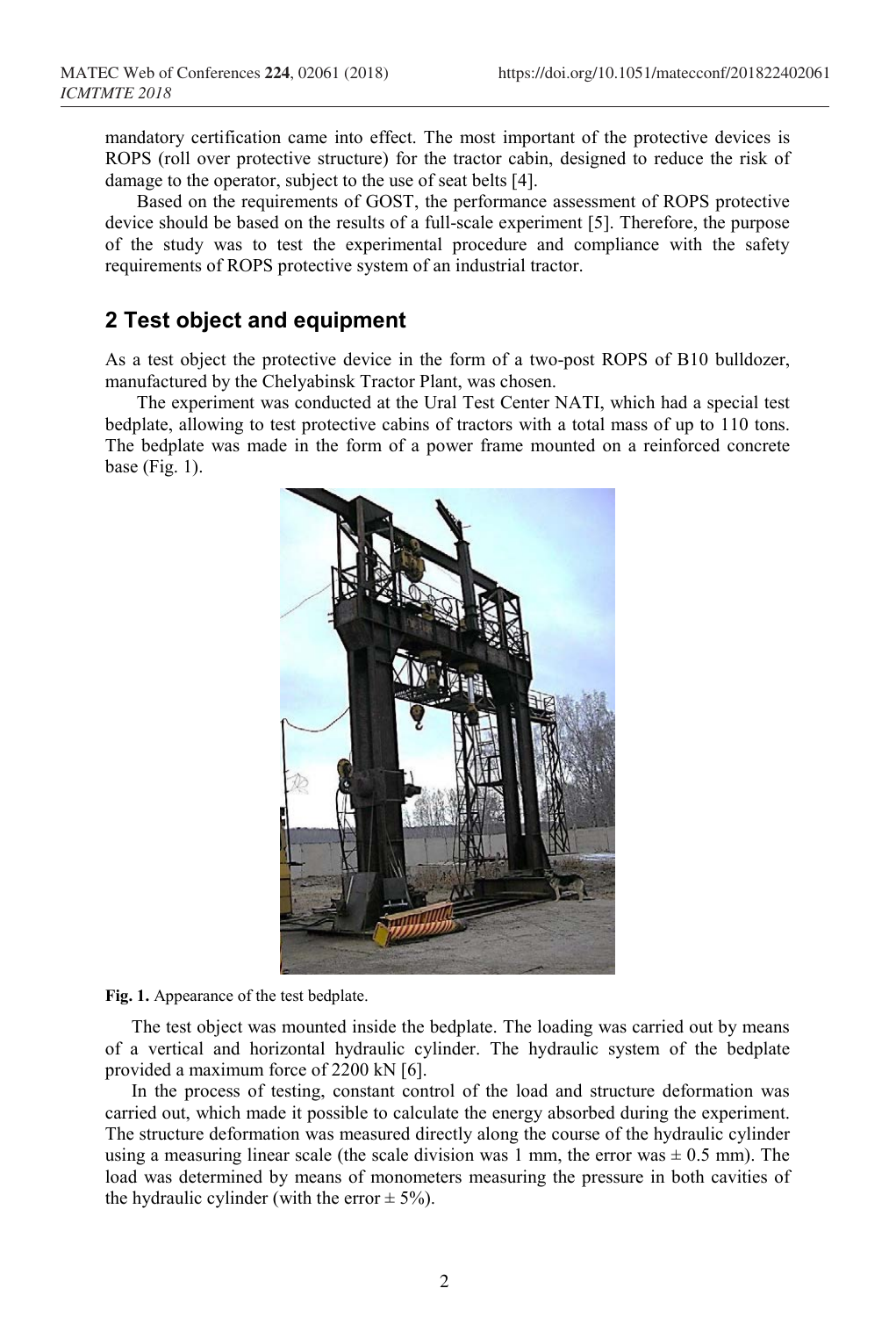# **3 Method of testing**

According to GOST, the test object should be mounted on the bedplate so that the rigidity of the structure is equivalent to the rigidity of mounting on the machine frame [5]. Therefore, the protective device was mounted on the steering clutch housing of the bulldozer and fixed in accordance with the real installation on the tractor. Inside the test protective device, a DLV manikin simulating the driver's position was installed.

The lateral load was applied to the top of the main ROPS elements (Fig. 2). The lateral load application speed amounted to 4 mm/s, which allowed the load to be considered static. The protective device was loaded step by step with a scale division of 10 mm deformation.



#### **Fig. 2.** Lateral loading of ROPS

The impact of the lateral load continued until the force and energy values reached the levels required by GOST. The minimum values of the lateral force *Fy* (N) and the required absorbed energy  $U$  (J) were determined depending on the mass  $m$  (kg) of the tested machine [**Error! The reference source hasn't been found**.]:

*Fy=*70000(*m*/10000)1.2 and  $U = 13000(m/10000)^{1.25}$ .

ROPS protective device of B10 bulldozer with the mass  $m = 25000$  kg during side overturning of the machine must withstand the force  $F_y = 210197$  N and at the same time absorb energy not less than  $U = 40867$  J.

After removing the lateral load, a static vertical load *Fz* was applied to the deformable ROPS structure. According to GOST the minimum value of the vertical load is:  $Fz = 19.6$  $m = 490250$  N.

The load was distributed over the entire width of the upper part of ROPS system using a transition element (LDD) (Fig. 3) and lasted 5 minutes.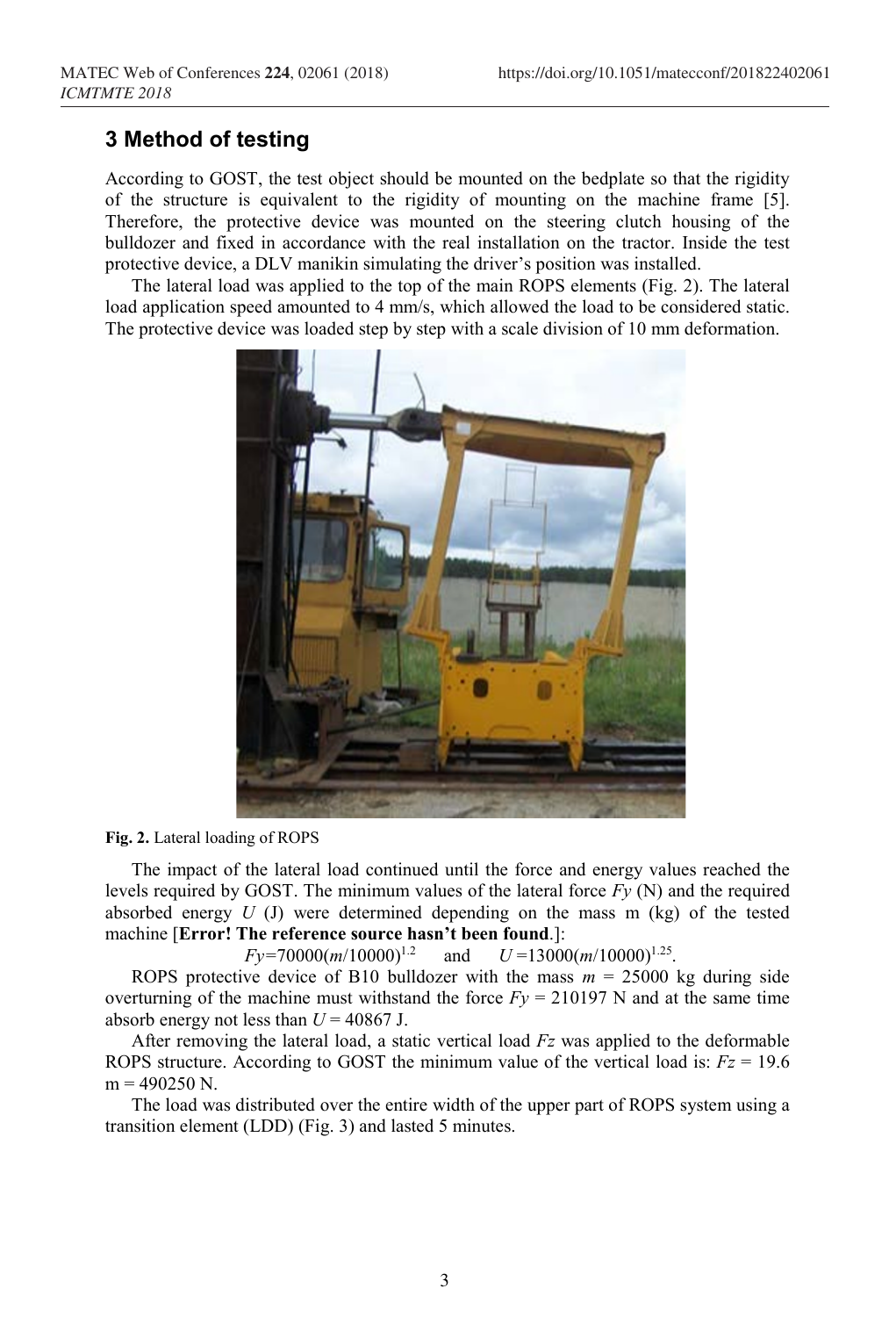

#### **Fig. 3.** Vertical loading of ROPS

After removing the vertical load, a longitudinal load *Fx* was applied to the top elements of ROPS. The longitudinal load was applied at the back in the place of closest proximity to the driver's position. The load direction was horizontal and parallel to the longitudinal axis of the machine (Fig. 4).



**Fig. 4.** Longitudinal loading of ROPS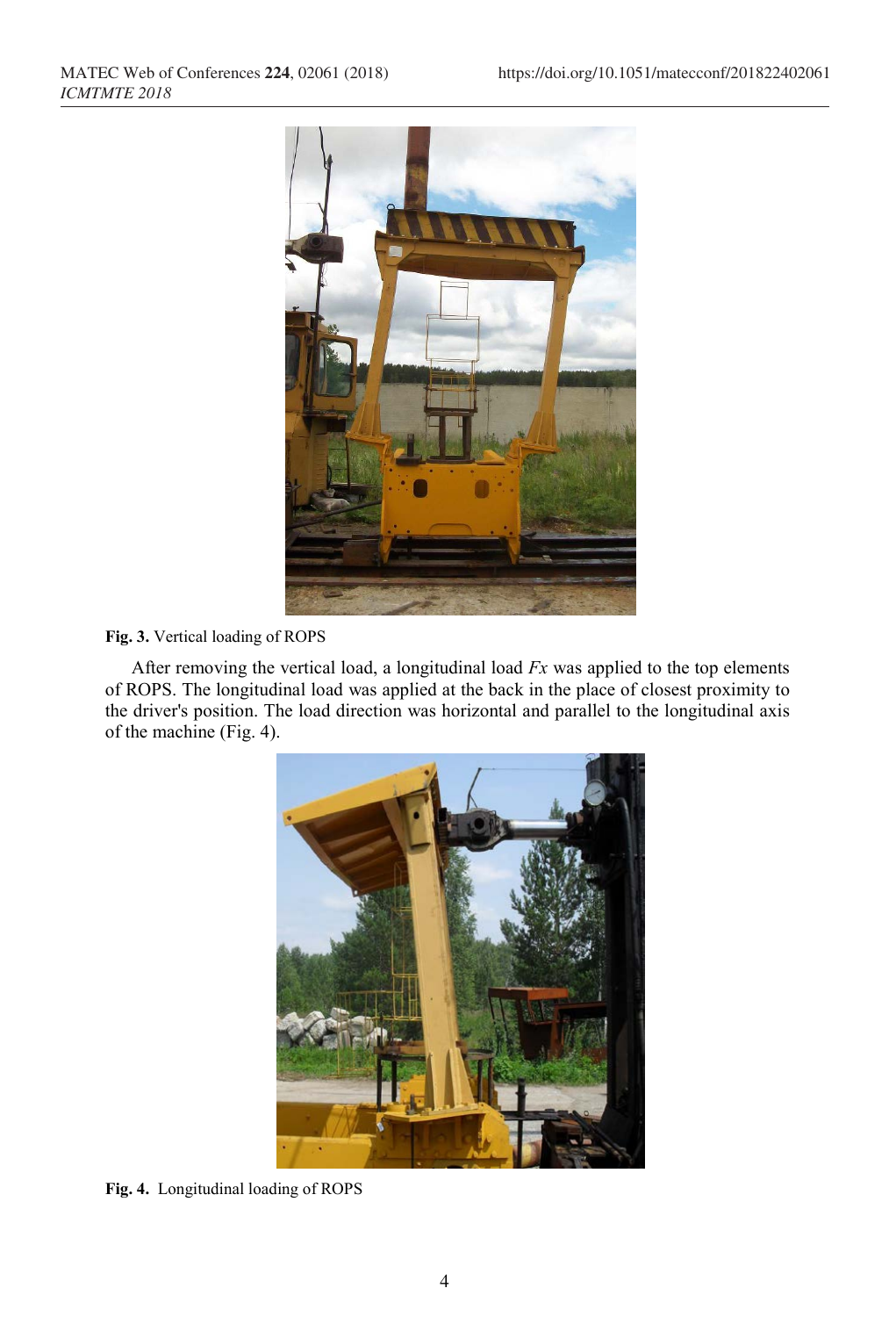The loading continued until the force value exceeded the minimum required level according to GOST:  $Fx=56000(m/1000)^{1,2}=168157$  N.

During the whole experiment of ROPS protective device, repairs, deformation corrections and adjustments of the structure were not allowed [**Error! The reference source hasn't been found**.] The experiment was constantly under observation to ensure that the structural elements did not get into the operator's zone (DLV).

### **4 Test results**

The lateral force developed by the hydraulic cylinder was calculated as  $Fy = \rho_n S_n - \rho_{sh} S_{sh}$ , where  $\rho_n$ ,  $\rho_{sh}$  – the values of the pressure in the piston and rod cavity of the power hydraulic cylinder,  $S_n$ ,  $S_{sh}$  – the cross-sectional area of the piston and rod of the power hydraulic cylinder. The pressure check every 10 mm made it possible to build a correlation between the lateral force *Fy* and deflection of the structure ∆. The character of the curve *Fy*( $\Delta$ ) clearly indicates the presence of plastic deformations in the case of lateral loading. The maximum permissible load is 250 kN. To describe the experimental data with the correlation  $Fy(\Delta)$  we will use the following curve

$$
Fy = Fy_{max}th(\Delta/b),\tag{1}
$$

where  $Fy_{max}=250$  kN is the maximum value of the load,  $th=(e^{\Delta}-e^{-\Delta})/(e^{\Delta}+e^{-\Delta})$  is the hyperbolic tangent, *b* is an empirical parameter. The proposed curve has only one empirical parameter and when  $b=150$ , it describes the experimental points with a certainty  $R^2 =$ 0.9944 (Fig. 5).



**Fig. 5.** Correlation between the lateral force *Fy* and deflection ∆ of ROPS structure

The energy absorbed by ROPS system was calculated as the area under the curve  $F_V(\Lambda)$ . The required force  $Fy=212.4$  kN in accordance with GOST was achieved by the structure with the deformation of 180 mm. However, the energy accumulated at that particular time reached *U*=22166 J, instead of the required *U*=40867 kJ.

The required energy (*U*=42374 J) was accumulated with lateral deformation  $\Delta = 270$ mm, and the force constituted *Fy*=243 kN.